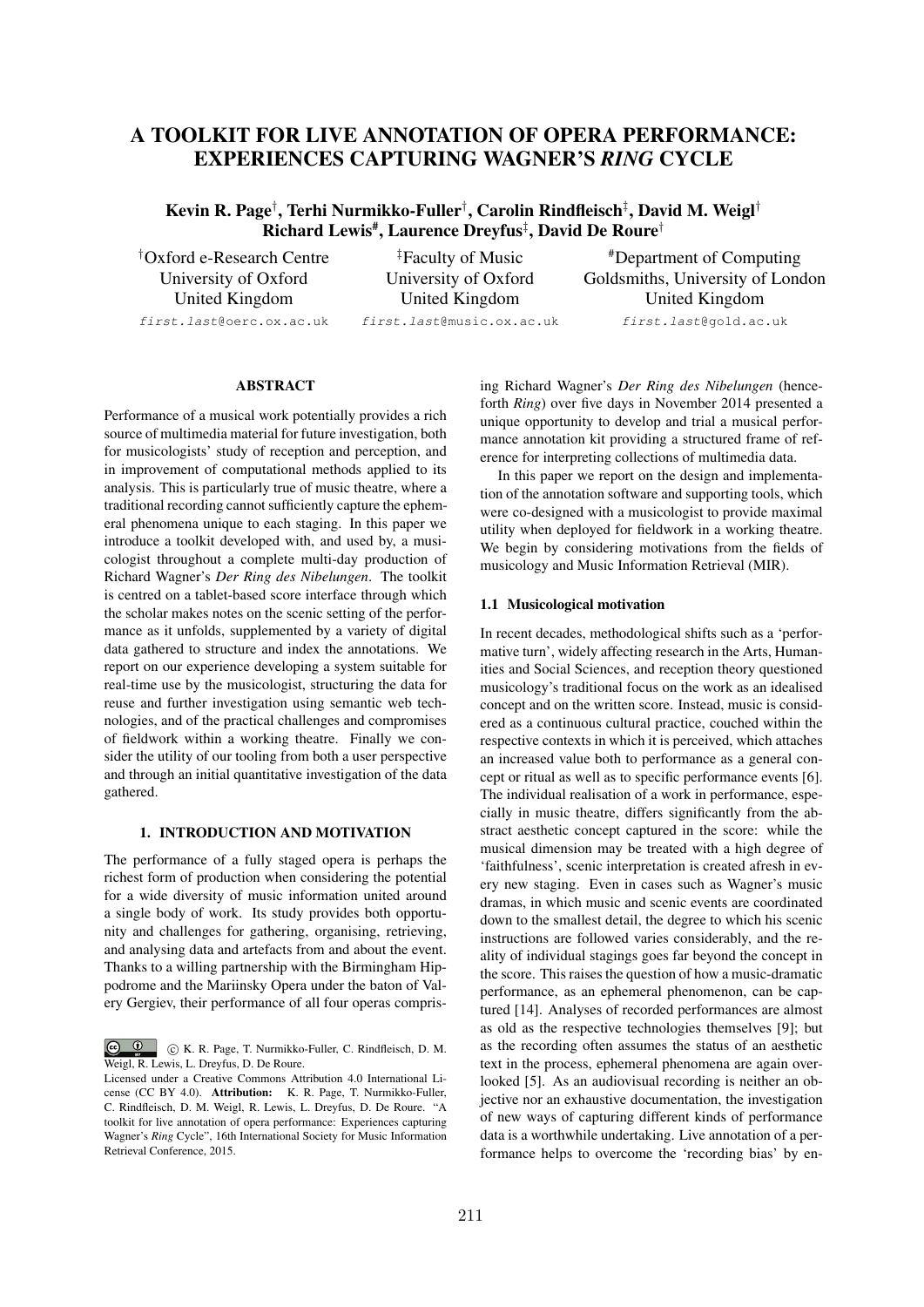abling researchers to document events and gather information which cannot be reified in audiovisual recordings. The method of documentation and the resulting record is moreover of a significantly different quality: live-annotation allows for a selective, focused and structured record-keeping, where different annotation schemes can be tailored to a specific research question, thus integrating documentation with on-the-fly analysis. While digital technologies ease gathering of this information, this comes at a scale greater than could be recorded 'by hand'. The ability to semantically structure gathered data for publishing and reuse, and to undertake computationally assisted analysis, provides further breadth to the study of performances.

## 1.2 MIR motivation

A second motivation is the utility of a well-described and structured multimedia dataset, annotated by an expert musicologist, and tooling to create such corpora, to inform, refine, and test MIR algorithms. A comprehensive data source could act as an authoritative ground truth for a variety of MIR tasks including: automated identification of musicological facets and melodic phrase recognition (e.g. leitmotif detection); tempo prediction and score following (based on page turns and annotations). It holds prospects for hypothesis-driven exploration of bio-sensed data measured from audience members, and for calibration of automated prediction of listener arousal from scores, and potentially that of musical expectation and mood.

#### 2. RELATED WORK

The complementary nature of *performance studies* and *empirical musicology* (*§*6) has been noted by Cook [6]. Kershaw [14] discusses performances as "site-specific spectacles", reporting research that largely confirms theatre reception as extensively influenced by idiosyncratic observer perspectives. The recording as the most accurate capturing of the live performance has been commented on by Trezise [24], while Doğantan Dack [8] used video recordings for a performer-centred study of chamber music, although not extending to theatrical aspects and staging.

In Section 3.3 we capture the scenic elements of performance through annotation. The extensive ethnographic study of *musical annotations* carried out by Winget [25] illustrates existing precedent for this approach, though from the perspective of musicians marking a score rather than a musicologist annotating a live operatic performance. Our technique is strongly guided by established rehearsal practice for opera, where the scenic aspects and stage directions that constitute a new staging are captured in an annotated score. These 'scripts' are not usually published, and no other works capturing timings of specific features of a live performance are known to the authors.

An overview of *digital technologies*in performance studies by Marsden [15] contends that research successfully bridging musicology with the digital is found within the domain of music information retrieval, rather than musical or performance analysis. For exploratory analysis, Dolan

*et al*. refer to Sonic Visualizer [3, 11], but are exclusive of staging, theatrics, and actor dynamics, the digital annotation of which has little prior work. Okumura *et al.* [18] modelled ways to capture deviations from strict interpretations of the score during a performance – a potential use case for our dataset. A model for acquiring content, description of data, and subsequent evaluation that complements our work is been outlined by Repetto and Serra [21].

Reflecting on corpora containing live performance and annotations, Bainbridge *et al.* [1] list The Hathitrust Digital Library [4], and the International Music Score Library Project (IMSLP) [16], as examples of large-scale digital libraries for or including music and music-related data; Doerr *et al.* comment on the role of metadata for digital library resource retrieval [10]; cross-cultural approaches and models for resource discovery in music digital libraries have been examined by Hu *et al.* [13] and Porter *et al.* [20] respectively; and Smith *et al.* [23] designed and implemented a large database for structural annotation. These inform our ontological structures (Section 3.2).

## 3. DESIGN AND IMPLEMENTATION

The Musical Score Annotation  $Kit - 'MuSAK'$ <sup>1</sup> – was assembled from off-the-shelf hardware and applications combined with additional bespoke software, for recording the ephemera of live performance, as motivated in Section 1.1. It was designed to three primary requirements: *(i)* an interface sufficiently intuitive and fast enough to operate so that the musicologist could annotate under the pressure of a live performance, including turning pages to match activity on stage; *(ii)* for reconfigurability to incorporate changing annotation techniques and structures developed in the course of preparatory study prior to the performance events; and *(iii)* to be adaptable to the uncertainties of fieldwork in a working theatre environment, including potential changes to locations, power supply, access, etc. and extremely limited 'dress rehearsals' with a touring production.

#### 3.1 Toolkit components

#### *3.1.1 Annotation server and tablet interface*

At the heart of MuSAK is an annotation system used by the musicologist during the performance. Initial designs called for a taxonomic palette of symbols that could be selected on an iPad tablet touchscreen and placed as annotations onto a digital copy of the score. This quickly raised three problems: *(i)* all proposed user interface sketches for selecting one of many annotations were complex and intrusive enough to interrupt score following and the performance observation; *(ii)* the operational cognitive load was judged high and different enough from traditional 'paper and pencil' marking to require a significant period of learning and training before use at a live event; *(iii)* predetermining an adequate set of music and scenic symbols required several weeks' precursory study, leaving limited time to add symbols to the system; furthermore, symbols might be created ad-hoc during use.

<sup>1</sup> http://www.transforming-musicology.org/tools/metaMuSAK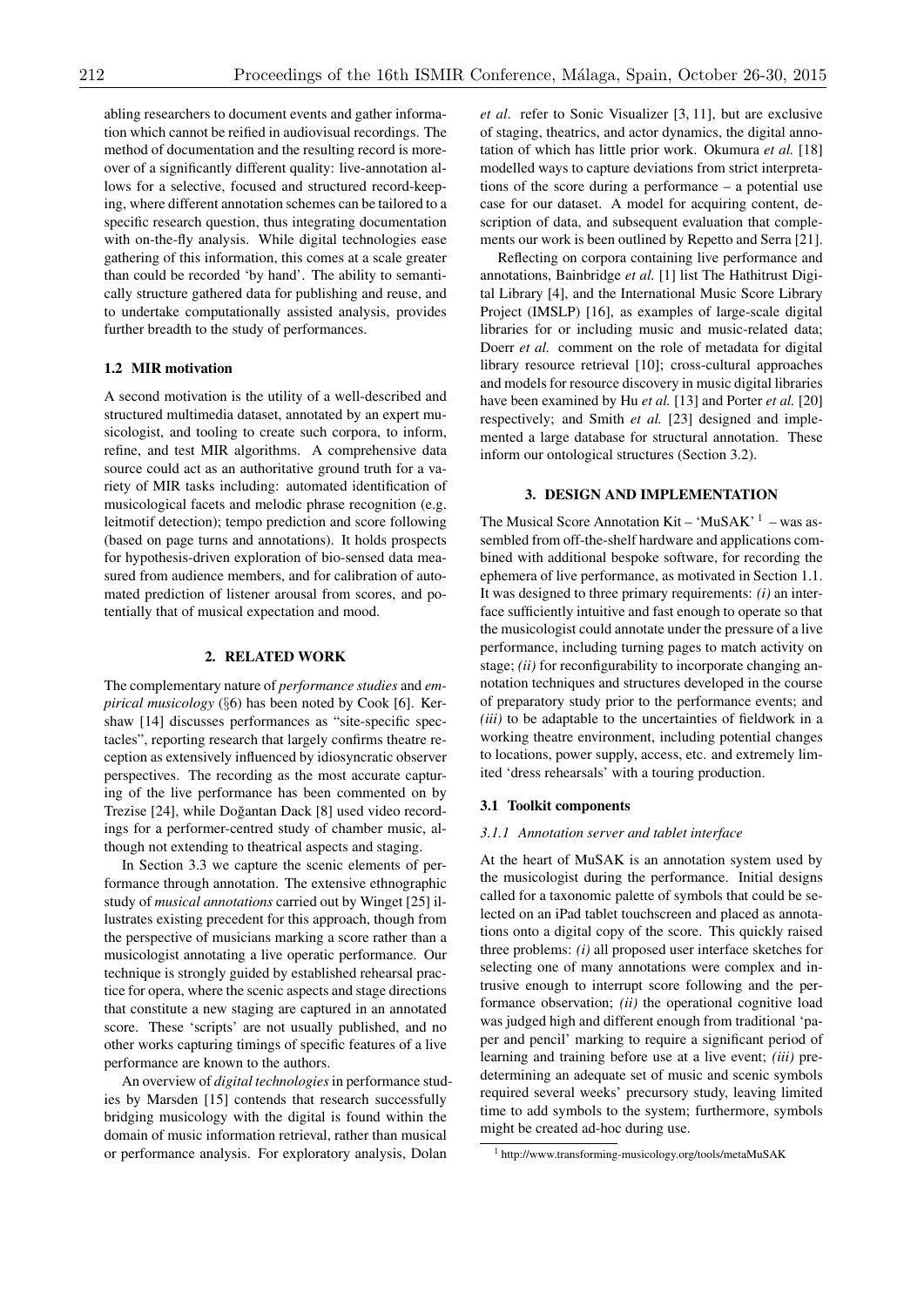A pragmatic compromise was reached: short piano score pages from the IMSLP music library<sup>2</sup> were shown on a tablet, allowing freehand digital annotations according to a pictogram key of the musicologist's design. Desirable 'in content' semantics were lost, but a user experience strongly matching the traditional and familiar pattern of score marking was gained. It retained digital advantages including timestamped annotations and ease of saving, replacing, modifying, and deleting content. Image layers were 'flattened' to combine scores and existing annotations into new images, which could be redeployed for re-annotation.

A Union Platform <sup>3</sup> server with custom room module was run on a laptop deployed in the theatre, handling storage and communication of the annotation events. To simplify distribution and quick modification, each score page was served to the tablet as a JPEG resource from an HTTP daemon, alongside client HTML and Javascript communicating with Union from the regular Safari web browser.

The web client implements buttons to turn pages and undo annotations; all annotations were recorded using Javascript event handlers to millisecond accuracy and stored both by the browser and by Union which logged to file  $4$ . The tablet and server were networked using a small battery powered wireless router with a private IP address space.

### *3.1.2 Digital pen*

The tablet tool is, by necessity and design, reductionist. Inevitably some elements of the live performance are worthy of note, but either not preconceived within the symbolic key, or so unique as to require a longer form description. To accommodate this the kit includes a Livescribe Echo<sup>5</sup> digital 'smart pen'. It has a standard ballpoint pen tip, but when used in conjunction with 'Anoto' paper, captures a digital copy of all writing – the paper is printed with a faint non-repeating pattern, which is read by a small infra-red camera in the pen that ascertains nib position within and between pages. While 'in content' semantics are not automatically decoded, the use of the pen is similar to standard note taking, and thus minimises intrusiveness. The digital transcription is downloaded from the pen using USB.

A second feature is a microphone for timestamped audio recordings. When polite to speak aloud, short audio comments were taken in lieu of written notes; when silence was required, the microphone captured background noise for the duration of the performance. While low quality, the latter is sufficient to calibrate temporal synchronicity.

## *3.1.3 Score following and replay tool*

We developed a second, simple, Web application for following and recording the page-turns during the performance by a second operator, independent to the annotator (who might skip forward and backwards between pages to add

notes during quieter spells). The score-following page turns capture timings for the realization of the music contained on each page for this specific performance. Pages of the score are rendered one at a time, timestamped in a PostgreSQL database when the user advances to the next page.

An extension of this interface displays tablet annotations (*§*3.1.1) in real-time using an HTML canvas superimposed over the score. Data is converted from CSV to JSON to ease JavaScript working and a custom renderer calculates the appropriate time delta before drawing a stroke. JSON page-turn timestamps were also combined with the score, turning pages at the correct moment.

#### *3.1.4 Audio and video*

As is typical in commercial theatres, audio and video feeds of the performance were available within the venue (*§*4) but, also typically, limited distribution rights preclude their inclusion in public archives. It is desirable, and for some calculations essential, to reference their implicit existence, particularly when synchronising captured annotations for replay (*§*3.1.3 & *§*4) and structured data dissemination (*§*3.2) – or rather, to explicitly reference the timeline against which the notional recording was made  $6$ . For replay of annotations it is possible to include a *substitute* audio recording of an alternate performance (*§*4).

A second distinct video use was recording the annotation actions of the musicologist, providing a contextual reference for toolkit evaluation and, should the Union server fail, potential for reconstruction of annotation times.

## 3.2 Data publication

The use of semantic technologies to publish performance metadata from the Internet Archive Live Music Archive<sup>7</sup> is described by Bechhofer *et al.* [2], and in the context of diversifying and enriching music information retrieval by Page *et al.* [19]. Crawford *et al.* [7] examines the potential of Linked Data for early music corpora, and Bainbridge *et al.* [1] comments on the effect of musical content analysis and Linked Data in the context of digital libraries. Sebastien *et al.* [22] report on ontology creation for musical perfomance, forms and structures.

Adopting these motivations, and to provide a strong foundation for the further investigation and reuse for musicology and MIR, we have structured our data as RDF. This entails complex ontological structures to fully and explicitly represent the items and their relationships, illustrated in Fig.1 by the timeline patterns required to encode the apparently simple relationship between the annotation of score pages and their performance on stage<sup>8</sup>.

A second benefit of web technology is fidelity of access at the resource level. For example, we might publish the overall structure and formal annotations, but restrict access to the video to individually registered ethnographers.

<sup>2</sup> http://imslp.org/

 $3$  http://www.unionplatform.com/

<sup>&</sup>lt;sup>4</sup> 1 CSV file per score page with co-ordinate defined paths tracing the annotations, 1 row per straight line. Each annotation path may be described by multiple lines; paths within the same 'pen down'-'pen up' event are given the same timestamp. Pages without annotations are empty but still timestamped to record page turn times.

<sup>5</sup> http://www.livescribe.com/uk/smartpen/echo/

<sup>6</sup> While the recording is not technically required in addition to the *timeline* of the recording, its conceptual, if not actual, inclusion can simplify the metadata encoding structures and increase their comprehension.

<sup>7</sup> https://archive.org/details/etree

<sup>&</sup>lt;sup>8</sup> See [17] for a detailed description of Linked Data generation.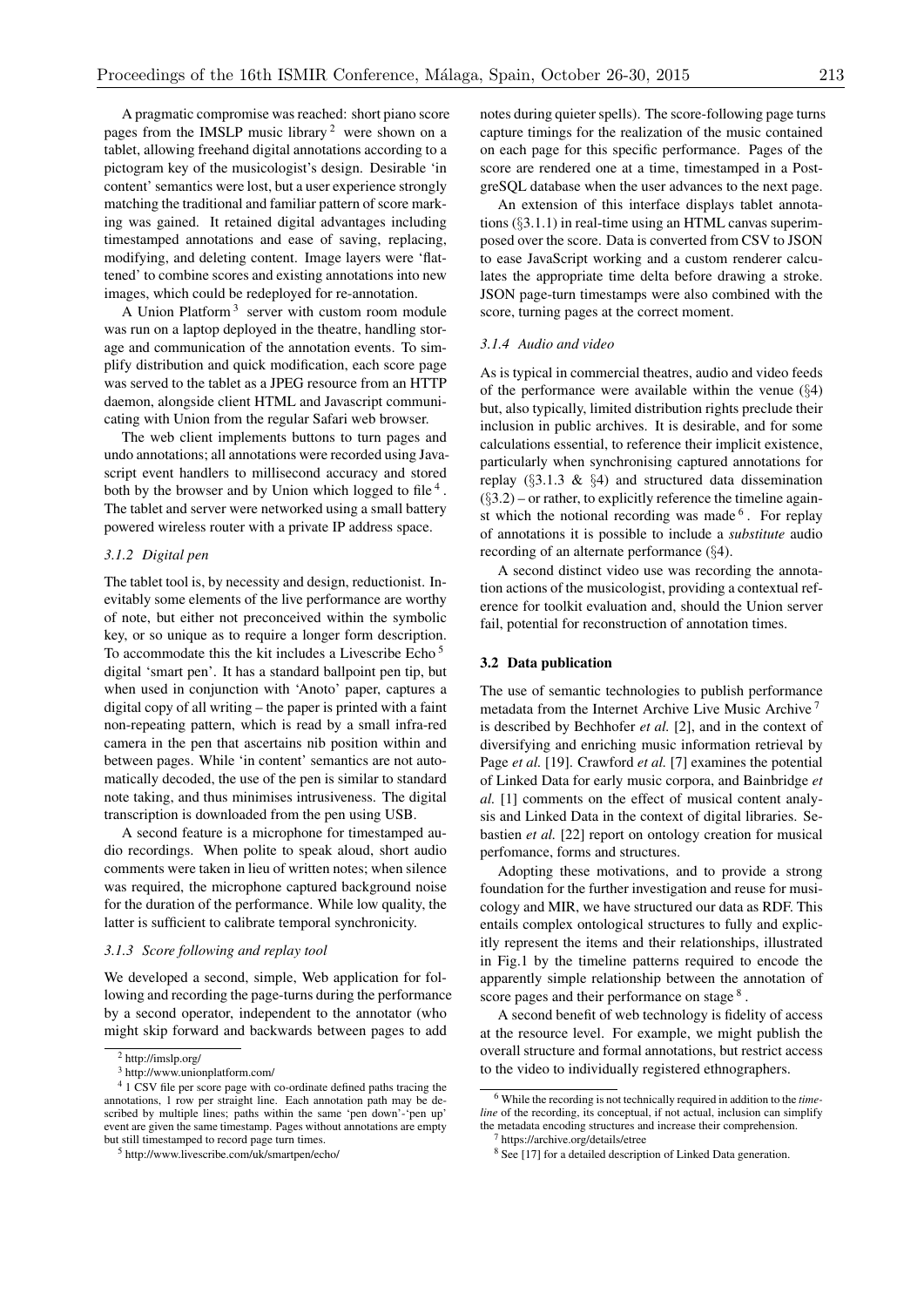

Figure 1. Simplified data modelling.

#### 3.3 Score preparation and musicological annotations

Central to the annotation workflow, and used in several tools, the score page images required several iterations of processing <sup>9</sup> and annotation before distribution in the kit. Piano and vocal arrangements were chosen to reduce the frequency of page turns, converted from IMSLP PDFs to images <sup>10</sup> . Screen use was reduced by a semi-automated process: whitespace detection identified edges, and markers indicating proportionately smaller margins were accepted or adjusted in a simple editing view; saved geometries enacted the crop and enable later scaling of annotations for overlay on original scores. Artefacts from the pre-IMSLP scanning process were cleaned and score images sharpened. Scripts applied a consistent naming scheme for images, used later for inter- and intra-opera page ordering.

A two stage annotation process reduced the note-taking required during the live performance to a minimum. Annotations extracting certain musical points of interest in the score (such as leitmotifs and marked changes of tempo or dynamics) were made by hand, using symbols designed prior to the performance. Each opera score was marked over an average of three days  $11$  and scanned to images, creating the first derivative layer.

The musicologist used the same symbolic key to annotate this layer using the tablet during the live performance, making further notes where musical aspects differed from those expected and previously marked, and of 'stage directions' (such as lighting, use of props, actions and movements of the characters) which were not directly marked in the original score yet are critical for any interpretation of the performance. These live annotations were 'flattened' into a second derivative image layer of the score.

# 4. TOOLKIT DEPLOYMENTS

The kit was deployed by a musicologist and two technical assistants as part of a larger project team for the Mariinsky Opera's production of the *Ring* at the Birmingham Hippodrome. Installation in a working theatre hosting a large touring troupe  $12$  necessitated quick adaptations to the limitations of the available spaces and ad-hoc solutions as events unfolded – the majority beyond the control of the annotation team. Earlier design decisions to reduce

the technical complexity of the components proved worthwhile – it is not an understatement to report that a more sophisticated version would have been insufficiently resilient to the challenges of this fieldwork.

For the first night's opera (*Das Rheingold*) the musicologist was located in a dressing room backstage with an audio and video feed from the stage; while the quality of this viewing was far from ideal, it enabled spoken Livescribe annotations <sup>13</sup> . On subsequent nights (*Die Walküre*, *Siegfried*, & *Gotterd ¨ ammerung ¨* ) the 'audio describing' room was used, adjoining a lighting gallery rear of the circle and with an unobstructed view of the stage. In this improved location lights were dimmed and silence maintained; notes were written, not spoken. The annotation server and router were co-located with the musicologist every night and a video camera recorded the annotation process. The score-following annotation system was run from a laptop in a theatre office with an audio feed provided for the operator.

While the simplified design generally paid dividends, there were some malfunctions: we had not expected nor tested for the hour long *second* interval in *Die Walküre* and the connection between tablet and annotation server timed out. The most practicable solution was to restart both tablet and server, losing annotations for the first scene of the third act  $14$ . A second issue occurred when paging through tablet annotations after a performance, causing time-stamps to be rewritten – original times were reconstrcuted from page turn logs and intra-page timings.

The captured *Ring* totalled 15 hours, consisting four nights' performance over five days, with corresponding tablet activity of over 100,000 strokes making 8,216 annotations and almost 1,300 performance based page turns. The kit deployment and data capture generated 1,316 digital images, 104 pages of writing producing nearly 13 hours of digital pen replay, and 15 hours of video footage. While Network Time Protocol (NTP) clients were used to synchronise equipment clocks some drift was observed, due to differences in Operating Systems and many devices lacking a live connection to an NTP server; these offsets are crucial for data replay and thus explicitly recorded for data publication (*§*3.2).

A second deployment of the kit demonstrated its flexibility in reconfiguration: at a public engagement event, audience members used their mobile devices to provide annotations while listening to a live audio replay, either by annotating musical score, or "annotating" by placing marks on a simple image with zones for e.g. fast/slow, loud/soft. Both versions of the interface were provided using simultaneous client connections. Comparative visualisations were played to a substitute audio track, derived from a commercial recording using the MATCH Vamp plugin <sup>15</sup> and the rubberband audio time warping tool<sup>16</sup>.

<sup>&</sup>lt;sup>9</sup> The digital processing scripts described here were implemented using Image Magick and the Perl Image::Magick module.

An image file per page; served by respective web servers in the kit.

<sup>&</sup>lt;sup>11</sup> For context, the score for *Das Rheingold* (the shortest) is over 250 pages; *Götterdämmerung* (the longest) comprises 365 pages. <sup>12</sup> Whose predominant language was Russian, compared to English for

the annotation and Hippodrome teams!

<sup>&</sup>lt;sup>13</sup> In German, the musicologist's native tongue.

<sup>14</sup> Which includes the section popularly known as the *Ride of the Valkyries*. The cause of this problem was not indicated in logs; rebooting may have destroyed debugging evidence.<br><sup>15</sup> https://code.soundsoftware.ac.uk/projects/match-vamp

<sup>16</sup> http://breakfastquay.com/rubberband/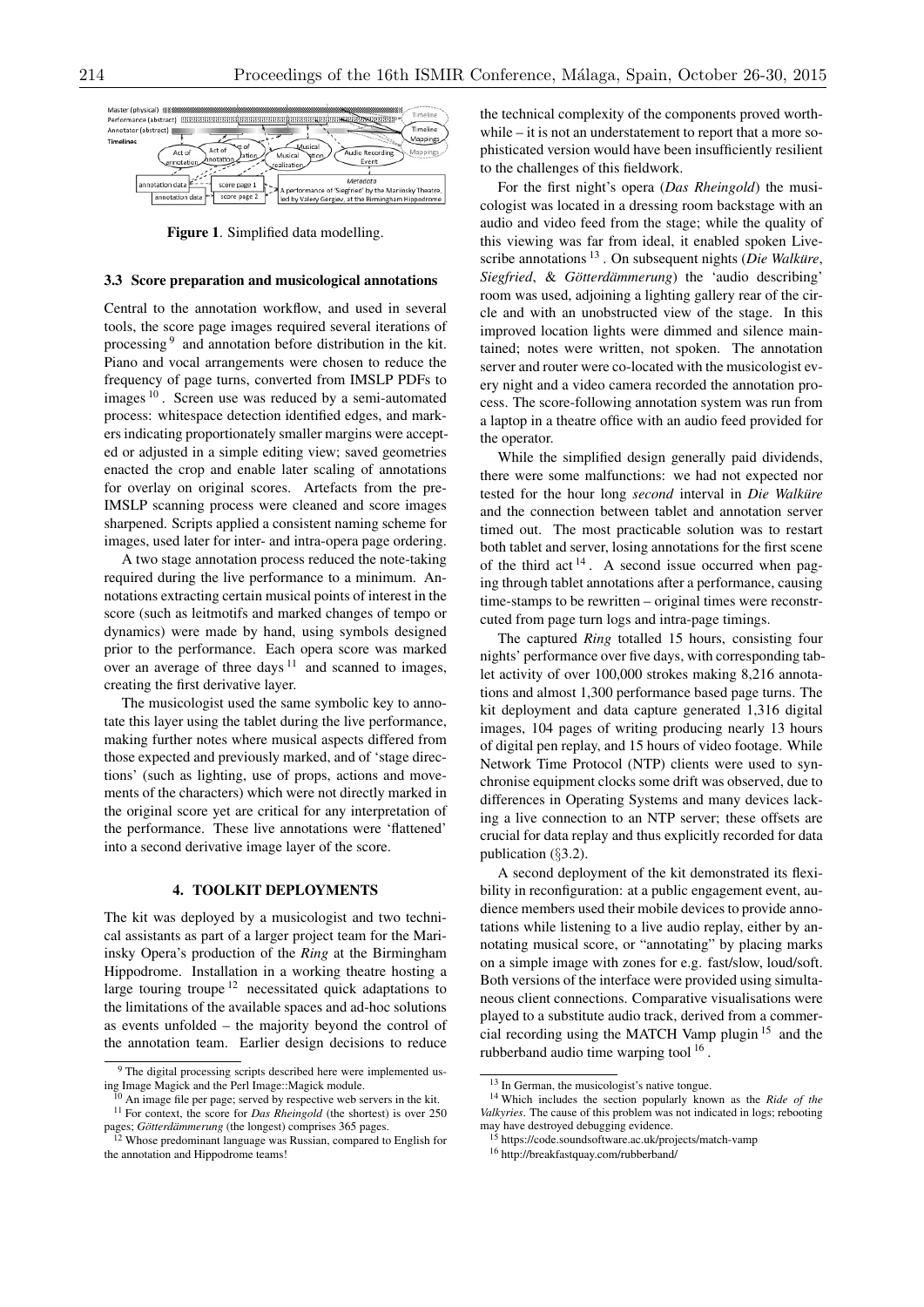| <b>Opera</b>    | Shapes <sup>1</sup><br>/page | S.D. | Dur-<br>ation | S.D.               | Over-<br>head            | S.D.  |
|-----------------|------------------------------|------|---------------|--------------------|--------------------------|-------|
|                 |                              |      |               |                    |                          |       |
| Das Rheingold   | 5.46                         | 4.6  |               |                    | $34.92$   15.78   -0.028 | 5.83  |
| Die Walküre     | 6.95                         | 6.42 | 44.31         | $26.59 \mid 0.038$ |                          | 8.62  |
| Siegfried       | 5.76                         | 5.19 | 39.23         | 19.06              | 0.044                    | 12.97 |
| Götterdämmerung | 7.22                         | 5.52 | 43.4          | 25.45              | $-0.47$                  | 14.98 |

Table 1. Mean annotation shapes per page, page performance durations and annotation overhead (both seconds).

## 5. USER EVALUATION

Post-deployment interviews with the musicologist evaluated the usablity of MuSAK in this small trial according to learnability, efficiency, memorability, and satisfaction [12].

Defined as the degree of ease with which functionality can be learnt and task proficiency gained, *learnability* was evaluated through the experience of acquiring the skills necessary to complete the annotation process. The musicologist found the system non-invasive and in-line with existing annotation pragmatics, minimising training time:

*"[Annotation is] very similar to the process that I as a musicologist used to do regularly...I think it worked very well because [it] fit in with actions I was very well adapted to...the tools were very non-invasive."*

*Efficiency of use* was measured in annotation shapes per score page and analysed through mean and standard deviation (Table 1). The average number of annotation shapes per page was between five and seven across all operas, corresponding to an average of 9.7 shapes per minute.

*Memorability* of the kit – the musicologist's recall of set-up and annotation after a five month period of non-use – was assessed using a think-aloud protocol. The evaluation concluded she remembered both to a very high extent.

A qualitative evaluation assessed whether functionality and performance were *satisfactory*: the musicologist described the experience as follows, believing time needed to make additional freehand annotations and cognitively process observations made page turn annotations inaccurate.

*"I was quite well able to keep up with the pace... an important realisation is that making these scenic annotations [...]requires a lot of time to think and... process even if it is only like 10 seconds or 5 seconds.*

Page turn analysis (*§*6) indicates that, on average, the annotator could keep pace with the performance.

The musicologist reported an ability to *capture the idiosyncratic profile of each specific performance*, including deviations from the score or expectations based on the score, as well as staging, lighting, and the behaviour of the actors. The kit was described as *supportive of traditional annotation paradigms*, not necessitating new skills for effective use, and the touchpad screen and stylus were:

*"intuitive [...] similar to using pen and paper which everyone [...] analysing music is very used to."*

The additional affordances of a digital system were noted, including the automatic *capture of the temporal profile of the performance* and the *benefit of being able to easily create corrections, and undo mistakes*.



Figure 2. Musicologist's page viewing durations and performance durations for those pages (*Siegfried* Act I).

#### 6. DATA INVESTIGATION

A preliminary analysis considers four research questions to improve our understanding of the data captured. These come with important interpretive contexts: potentially generalisable findings are limited by the scope of data collection to a single performance of the *Ring*; annotations are recorded as continuous shapes from pen touching to leaving the screen, thus symbols comprising several distinct shapes are identified as multiple annotations; and some performance sections are excluded: the start of *Die Walküre* Act III due to kit malfunction, the first page of each opera, and those either side of the intermissions <sup>17</sup> .

### 6.1 Overhead of annotation task

To determine whether the overhead of annotation interfered with music following, we compared the musicologist's page view durations with the score-page performance events. The corresponding plots reveal strong tracking of the two timelines (Fig.2); Table 1 displays the mean page performance durations, and the time difference compared to the annotator's mean page view durations (the annotation overhead). While performance durations are variable due to changes in tempo and in musical information density on a given page, the magnitude of the mean annotation overhead is below half a second in all four performances. Standard deviations indicate there were periods when annotation acts were delayed, but overall, the musicologist was able to keep up with the music. The value is negative in two performances, indicating a tendency to read ahead.

#### 6.2 Variability of annotation rate

We tested the variability of annotation rates  $18$  for each night (Table 2; Figure 3). Results demonstrate significant correlations in each performance, accounting for between 18% (*Götterdämmerung*) and 43% (*Walküre*) of the variation in rank between page performance duration and number of annotation shapes per page. The finding of a largely

<sup>&</sup>lt;sup>17</sup> Pages were left open during the interval so durations are artefactual. <sup>18</sup> A hypothetical uniform rate would exhibit strong correlation between

the duration of a score page performance event and the number of annotation shapes produced for that page.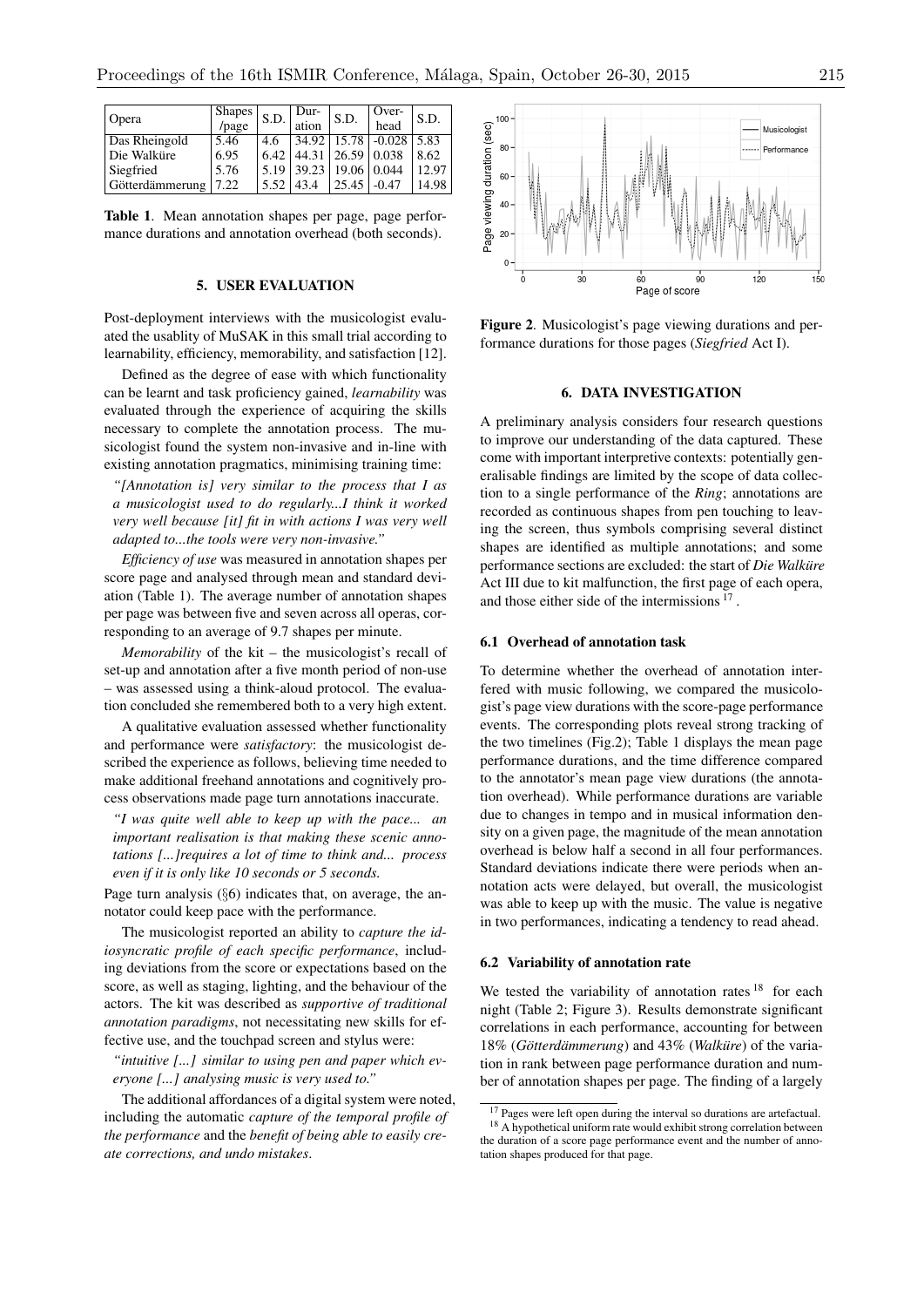|    |     | Opera   Rheingold   Walküre   Siegfried   Götterdämmerung |
|----|-----|-----------------------------------------------------------|
| 46 | .65 |                                                           |
|    | .43 |                                                           |

Table 2. Spearman correlation (p*<*.001) between page performance duration and annotation shapes per page.



Figure 3. Correlation between score page performance duration and annotation shapes per page.

consistent annotation rate reflects the suitability of the annotation key for the task, suggesting the musicologist could adopt symbols with different granularities of meaning according to the time available. It suggests that even seemingly small 'events' such as gestures were not overlooked.

### 6.3 Annotation density; Performance correspondence

Finally, we investigated whether periods of high annotation density reflect consistent types of stage events, or corresponded to scenes of high activity or intensity. For this analysis, periods in *Siegfried* with a number of annotations per minute exceeding a threshold of the mean plus two standard deviations, as well as three major peaks in annotation activity for the final act of *Götterdämmerung*, were mapped to page sequences in the annotated score. The musicologist reinspected the corresponding pages, determining that the symbols occurring at these periods predominantly indicate changes in performers' posture or position. These symbols largely consist of four or more shapes; thus, the high rate of annotation during these relative to other periods may be partly artefactual. These peak periods may refer to key dramatic moments, e.g. when Siegfried kisses and awakens Brünnhilde in Act III, or parts of larger dialogic scenes, where every utterance is interpolated by a postural change. Certain passages with greater staged activity (for instance when Siegfried kills Fafner) were not observed within this subset of the data. A possible explanation is that these scenes were staged with a high reliance on lighting effects, annotated with simple symbols; they were also generally drawn out for longer periods, and thus potentially overlooked by our per-minute-metric. The three peaks in the third act of *Götterdämmerung* each reflected essential moments: the Rhinemaidens telling Siegfried about the curse; Hagen killing Gunther; and Hagen struggling with the Rhinemaidens for the Ring. One other expected scene, Siegfried's death, took up over two minutes, and was thus represented by two rate observations that both came close to the threshold without quite meeting it. A refined measure of annotation density accounting for variations in granularity by considering the immediate temporal context could accommodate this issue.

# 7. CONCLUSIONS AND FUTURE WORK

We have described the software developed to, in combination with off-the-shelf hardware, form a kit used to capture data informing performance studies and the MIR analyses that may be applied to them. We have reported its use to annotate a complete production of Wagner's *Ring* and evaluation of the kit's performance after the deployment. An initial data driven investigation of the annotations has shown it can support and enrich analysis of the performance, and that the corpus could be developed as a 'ground truth' for MIR research.

Investigations to date have focused on temporal analysis of acts of annotation, whereas our next step will examine semantics within the symbols, realizing further benefits for indexing and searching within performance data. We will trial computer vision techniques to categorise pictograms in the annotation layers, and revisit options for encoding stronger symbol semantics during the annotation. While the desirable affordances of the current interface preclude full taxonomic symbol selection, our data analysis suggests even a very coarse grained categorisation (e.g. complex vs. simple events) would yield a much improved musicological understanding of the data. Our work informs future design of symbols used within the kit: ensuring greater uniformity of semantic complexity which would simplify analysis, as would the ability to more clearly delimit writing events, either by the reduction of all symbols to single (rather than compound) drawing, or through a metric combining of temporal and geometric distance. Future deployments of the kit will also record instances of 'undo'.

Our data indicates events with complex layering of type and meaning throughout the performances, cautioning against formulation of naively phrased MIR tasks such as identifying "musicologically interesting parts in this annotated score". Reflecting how tools can be utilised for musicology, our preliminary study makes clear there is unlikely to be a 'perfect' feature to automatically complete a study; instead the method is iterative, with computational analysis informed by musicology research questions and vice versa – through this iteration a fuller understanding of the question, investigation, and its limitations can be found.

#### 8. ACKNOWLEDGEMENTS

This work was supported by the UK Arts and Humanities Research Council *Transforming Musicology* project (AH/L006820/1), part of *Digital Transformations*. The authors gratefully acknowledge assistance during the *Ring* and *Hearing Wagner* events: the Birmingham Hippodrome team, especially Zara Harris and Paul Kaynes; Mariinsky Opera Company; and the greater project team. We thank Jeff Fuller for invaluable Union Platform help and advice.